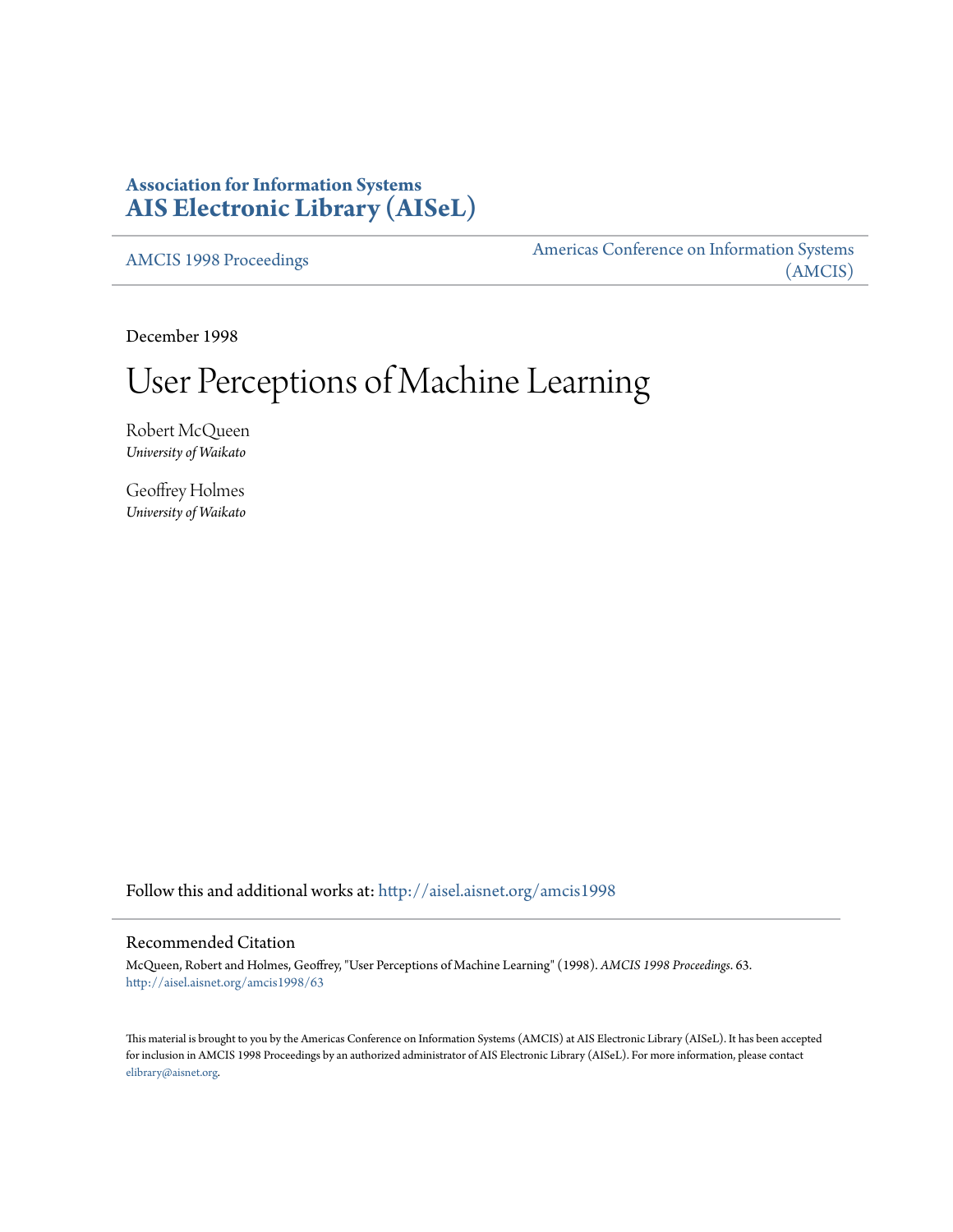# **User Perceptions of Machine Learning**

# **Robert J. McQueen Geoffrey Holmes** University of Waikato

# **Abstract**

*Machine learning has potential use in the understanding of information hidden in large datasets, but little is known about user's perceptions about the use of the technology. In this study, a number of datasets were solicited from agricultural researchers and processed using a machine learning workbench. The results were reported to the researchers, and then interviews were conducted with some of them to determine their perceptions about the use of machine learning as an additional analysis technique to traditional statistical analysis. A number of themes about their satisfaction with this technique were constructed from the interview transcripts, which generally indicate that machine learning may be able to contribute to analysis and understanding of these kinds of datasets.*

#### **Introduction**

Machine learning is an information analysis tool that has potential for aiding the understanding of data collected from research experiments, but is seldom used in this environment in comparison to traditionally accepted methods of statistical analysis. In part, this may be a result of a low awareness of the characteristics of machine learning by these scientists, as well as the lack of a strong motivation to move away from the traditional, and well accepted statistical techniques. Successful fielded implementations of rules and expert systems derived from machine learning rule induction have been reported (Langley and Simon, 1996), but often only successful examples are given. There seems to be no parallel evidence on machine learning systems that have been attempted, and discarded, or the reasons for their success or failure.

For the purposes of this study we define machine learning as the acquisition of structural descriptions from examples, and consider the most commonly performed task in machine learning—classification. The examples comprise a set of attributes and a classification. Structural descriptions are "learned" from tables containing attributes and classifications in a variety of ways. The oldest and arguably the most popular are decision trees (Quinlan, 1986) but other forms of representation such as rule sets are also possible. A decision tree is a set of nodes and branches. Each node is labelled with an attribute name and each branch leading out is labelled with one of the possible values of that attribute. Leaves are labelled with values of the classification attribute. These trees are similar to classification and regression trees which are used in the statistical community (Breiman et al, 1984), and many statistical techniques are commonly incorporated into machine learning algorithms, but in practice, machine learning is still a relatively unknown data analysis technique, especially among research scientists.

This study reports on the user satisfaction of scientists with machine learning analysis of their experimental data in the domain of agricultural research. The WEKA (Waikato Environment for Knowledge Analysis) machine learning workbench was used for this study, and provides an integrated environment which gives easy access to a variety of machine learning techniques through an interactive interface (Holmes, Donkin and Witten, 1994), as well as a variety of software tools to support other aspects of data analysis such as attribute editing and data visualisation.

## **Methodology**

About 100 New Zealand agricultural research scientists were given a short explanation of machine learning, and asked whether they had any datasets of past research work that they would be willing to provide for analysis. About 30 of these responded positively, and 14 useable datasets were eventually received. The number of attributes per instance in these datasets ranged from 6 to 32, and the number of instances varied from 19 to 21,448. The machine learning technical staff who prepared and processed the datasets through the workbench had little domain knowledge about the meaning and significance of the dataset attributes (other than the attribute name) and no knowledge about expected results. A short report was prepared containing the results and decision trees and was posted back to the researcher. A summary of the results was compiled (Thomson & McQueen, 1996).

Interviews were arranged with eight of these researchers, selected mainly through availability and interest in the study, and conducted either face-to-face or by telephone. The interviews were recorded and transcribed. The interviews were semistructured, with a set of questions asking about the nature of the original investigation, original expected results, perceptions about the machine learning analysis results presented to them, initial and present perceptions about machine learning, and perceptions about machine learning as a possible future analytical tool for their research.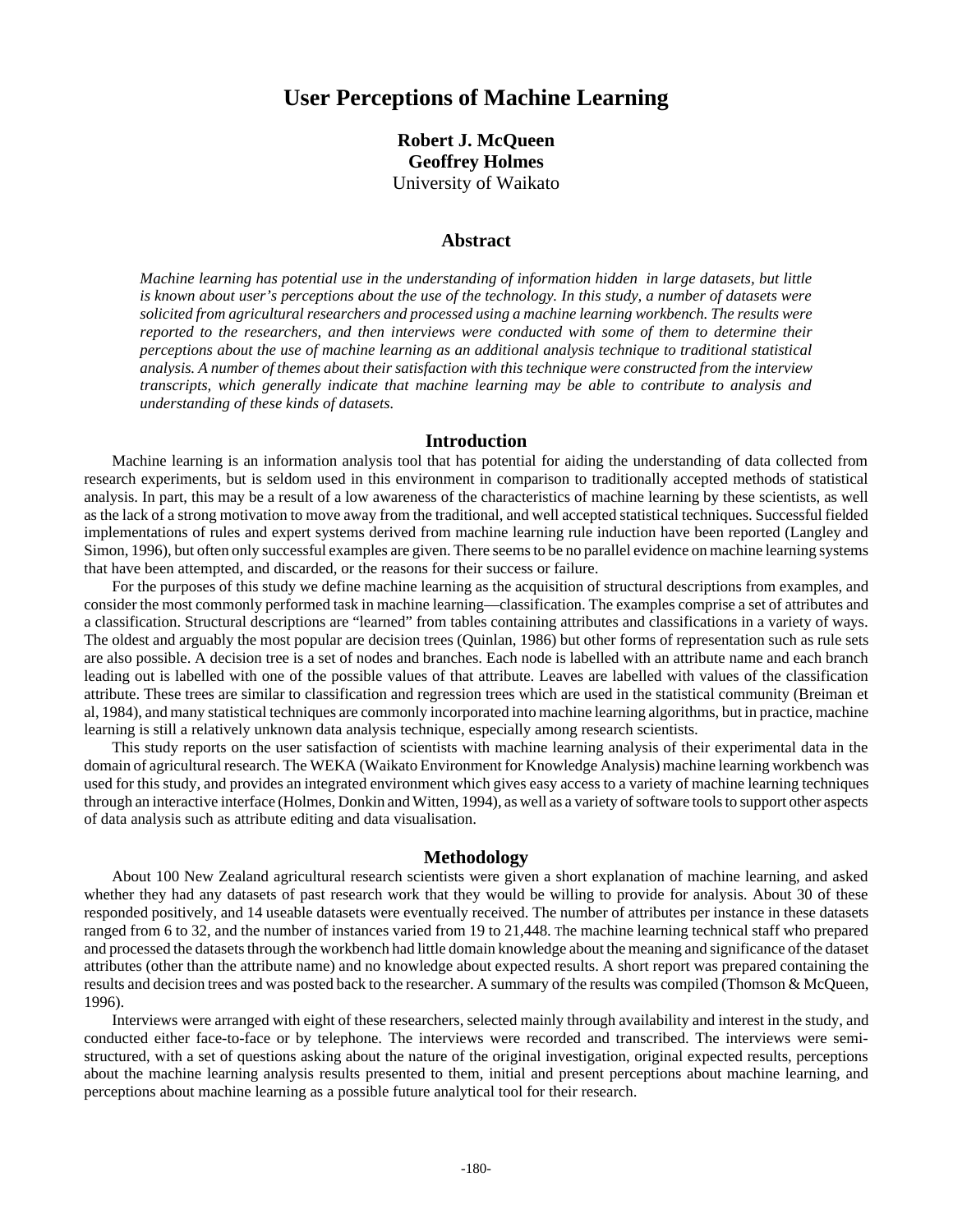## **Perceptions about Machine Learning from the Interviews**

A number of themes about the effectiveness of machine learning were developed from the interview transcripts, and a few exemplars are reproduced here. It is not intended that these themes can be generalised and applied outside of the boundaries of this study, but they may provide some insight into what arm's length users of machine learning perceive to be strengths and weaknesses of the technology. These themes may also prove useful to providing a starting point for similar studies in other application domains.

### **For machine learning, there may be a high return from a small amount of time put into preparing the data for machine learning analysis, especially when compared to the large amount of time necessary to prepare data for conventional statistical analysis**

There is often a large front end time commitment in preparing experimental data for statistical processing. Part of this time may be in narrowing the statistical analysis to a small area of potential interest, running the analysis, and then shifting to the next area of interest. Machine learning can usually take all of the data in one pass, and produce results, with relatively little front end preparation and selection. The issue then becomes the increase of effective understanding of the data resulting from statistical or machine learning analysis, versus the time spent preparing for that analysis. One interviewee put it as follows:

*Well, we didn't really expect [machine learning] to actually match so closely with what we had done with our statistical analysis because we'd put a lot of time into [the statistical analysis while] the machine learning was a very minor input on our behalf .... So in terms of effective use of time [machine learning] was really very very effective ... we hadn't expected it to link so closely with what we came up with [from the statistical analysis].*

#### **Machine learning output (decision trees) can help a researcher visualise the "shape" of the data.**

The output of machine learning schemes often take the form of decision trees, graphs or rule lists, which can help give a visual and mental structure to the data being processed. This can be especially helpful with large data sets. One interviewee commented:

*if you have a large data set I think the machine learning has got a lot of potential as a first cut and maybe its got potential further than that ...*

#### **Machine learning may not find obvious strong relationships in complex data**

One of the interviewees perceived that machine learning had not found some of the relationships in the data that she had found from the previously done statistical analysis.

#### **Because machine learning is not broadly used, publication of research results might be difficult for other researchers to understand**

As the interviewees were research scientists, publication of results in peer reviewed journals and conferences is an important part of their activities. There was concern expressed that publication of machine learning based results would be more difficult, and might have reduced status, because of the traditional convention of using statistical analysis to present research results.

## **Some researchers would be interested in using machine learning in future studies, provided they could learn more about how it should be used.**

This first experience with machine learning had generated interest in using machine learning in subsequent studies. When asked whether he would be interested in using machine learning again, most of the interviewees said they would like to try it again. One said...

*Well, we're really keen to use it again. We would consider designing research [to make use of machine learning]. I think it could be more appropriate than more traditional techniques for some particular purposes so if we learn more about it we may well definitely consider doing that.*

#### **Conclusions**

This paper has examined the perceptions of agricultural research scientists who participated in a study on the application of machine learning analysis techniques to datasets from previously undertaken research experiments. There were both positive and negative perceptions about how effective machine learning would be in analysing experimental data, and presenting the outcomes in presentations and publications. This study involved "arms length" interaction between the machine learning technician and the research scientist, and future studies of this kind might be directed toward more closely tied, interactive collaborations between machine learning expert and research domain expert to see if some of the shortcomings identified here may be overcome.

#### *Acknowledgements*

This work was supported in part by the New Zealand Foundation for Research, Science and Technology.